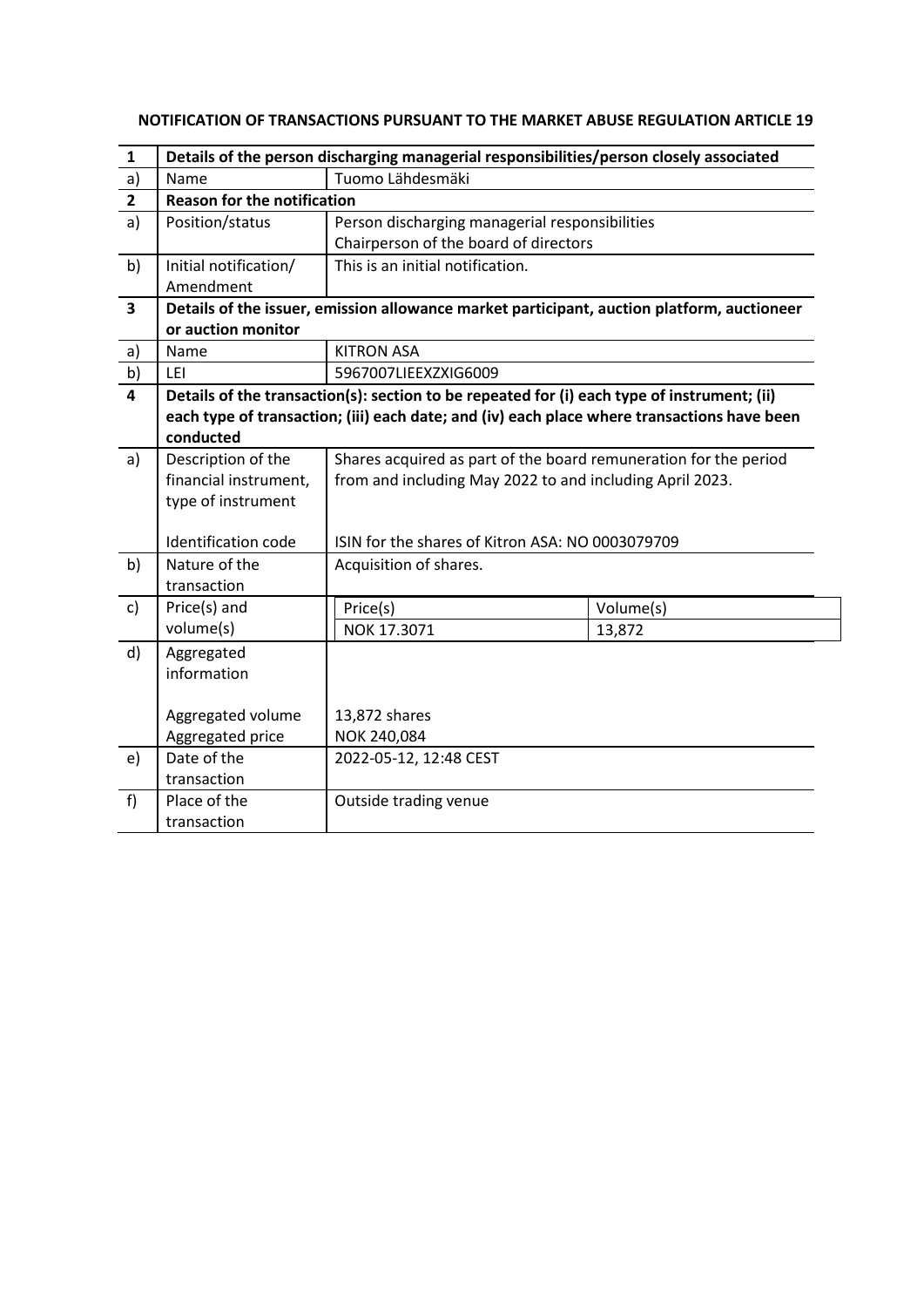| 1                       | Details of the person discharging managerial responsibilities/person closely associated |                                                                                             |           |  |
|-------------------------|-----------------------------------------------------------------------------------------|---------------------------------------------------------------------------------------------|-----------|--|
| a)                      | Name                                                                                    | Gro Brækken                                                                                 |           |  |
| $\overline{2}$          | <b>Reason for the notification</b>                                                      |                                                                                             |           |  |
| a)                      | Position/status                                                                         | Person discharging managerial responsibilities                                              |           |  |
|                         |                                                                                         | Board member                                                                                |           |  |
| b)                      | Initial notification/                                                                   | This is an initial notification.                                                            |           |  |
|                         | Amendment                                                                               |                                                                                             |           |  |
| 3                       |                                                                                         | Details of the issuer, emission allowance market participant, auction platform, auctioneer  |           |  |
|                         | or auction monitor                                                                      |                                                                                             |           |  |
| a)                      | Name                                                                                    | <b>KITRON ASA</b>                                                                           |           |  |
| b)                      | LEI                                                                                     | 5967007LIEEXZXIG6009                                                                        |           |  |
| $\overline{\mathbf{4}}$ |                                                                                         | Details of the transaction(s): section to be repeated for (i) each type of instrument; (ii) |           |  |
|                         |                                                                                         | each type of transaction; (iii) each date; and (iv) each place where transactions have been |           |  |
|                         | conducted                                                                               |                                                                                             |           |  |
| a)                      | Description of the                                                                      | Shares acquired as part of the board remuneration for the period                            |           |  |
|                         | financial instrument,                                                                   | from and including May 2022 to and including April 2023.                                    |           |  |
|                         | type of instrument                                                                      |                                                                                             |           |  |
|                         |                                                                                         |                                                                                             |           |  |
|                         | Identification code                                                                     | ISIN for the shares of Kitron ASA: NO 0003079709                                            |           |  |
| b)                      | Nature of the                                                                           | Acquisition of shares.                                                                      |           |  |
|                         | transaction                                                                             |                                                                                             |           |  |
| c)                      | Price(s) and                                                                            | Price(s)                                                                                    | Volume(s) |  |
|                         | volume(s)                                                                               | NOK 17.3071                                                                                 | 3,900     |  |
| d)                      | Aggregated                                                                              |                                                                                             |           |  |
|                         | information                                                                             |                                                                                             |           |  |
|                         |                                                                                         |                                                                                             |           |  |
|                         | Aggregated volume                                                                       | 3,900 shares                                                                                |           |  |
|                         | Aggregated price                                                                        | NOK 67,498                                                                                  |           |  |
| e)                      | Date of the                                                                             | 2022-05-12, 12:48 CEST                                                                      |           |  |
|                         | transaction                                                                             |                                                                                             |           |  |
| f                       | Place of the                                                                            | Outside trading venue                                                                       |           |  |
|                         | transaction                                                                             |                                                                                             |           |  |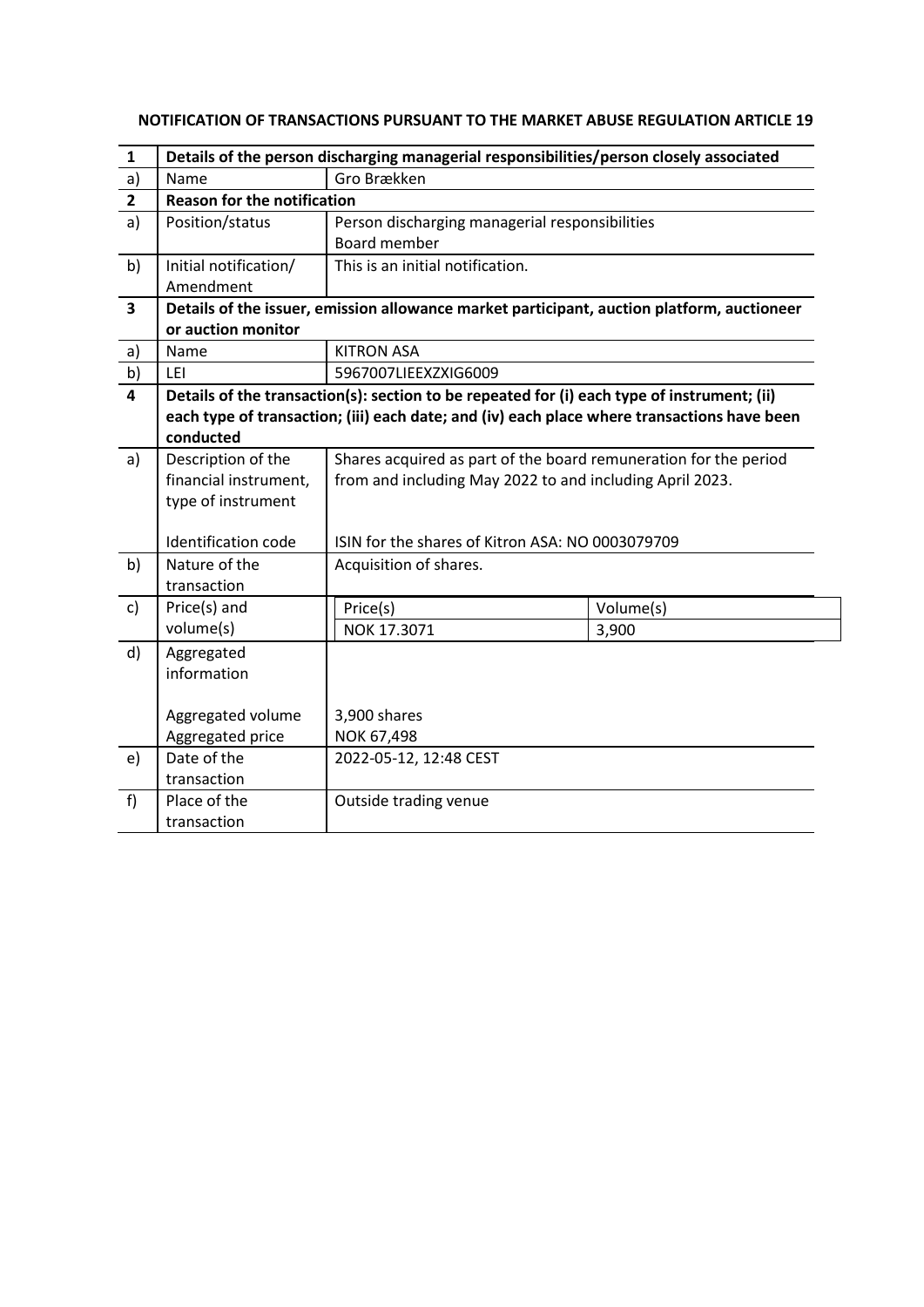| 1                       | Details of the person discharging managerial responsibilities/person closely associated |                                                                                             |           |  |
|-------------------------|-----------------------------------------------------------------------------------------|---------------------------------------------------------------------------------------------|-----------|--|
| a)                      | Name                                                                                    | Espen Gundersen                                                                             |           |  |
| $\overline{2}$          | <b>Reason for the notification</b>                                                      |                                                                                             |           |  |
| a)                      | Position/status                                                                         | Person discharging managerial responsibilities                                              |           |  |
|                         |                                                                                         | Board member                                                                                |           |  |
| b)                      | Initial notification/                                                                   | This is an initial notification.                                                            |           |  |
|                         | Amendment                                                                               |                                                                                             |           |  |
| 3                       |                                                                                         | Details of the issuer, emission allowance market participant, auction platform, auctioneer  |           |  |
|                         | or auction monitor                                                                      |                                                                                             |           |  |
| a)                      | Name                                                                                    | <b>KITRON ASA</b>                                                                           |           |  |
| b)                      | LEI                                                                                     | 5967007LIEEXZXIG6009                                                                        |           |  |
| $\overline{\mathbf{4}}$ |                                                                                         | Details of the transaction(s): section to be repeated for (i) each type of instrument; (ii) |           |  |
|                         |                                                                                         | each type of transaction; (iii) each date; and (iv) each place where transactions have been |           |  |
|                         | conducted                                                                               |                                                                                             |           |  |
| a)                      | Description of the                                                                      | Shares acquired as part of the board remuneration for the period                            |           |  |
|                         | financial instrument,                                                                   | from and including May 2022 to and including April 2023.                                    |           |  |
|                         | type of instrument                                                                      |                                                                                             |           |  |
|                         |                                                                                         |                                                                                             |           |  |
|                         | Identification code                                                                     | ISIN for the shares of Kitron ASA: NO 0003079709                                            |           |  |
| b)                      | Nature of the                                                                           | Acquisition of shares.                                                                      |           |  |
|                         | transaction                                                                             |                                                                                             |           |  |
| $\mathsf{c}$            | Price(s) and                                                                            | Price(s)                                                                                    | Volume(s) |  |
|                         | volume(s)                                                                               | NOK 17.3071                                                                                 | 3,900     |  |
| d)                      | Aggregated                                                                              |                                                                                             |           |  |
|                         | information                                                                             |                                                                                             |           |  |
|                         |                                                                                         |                                                                                             |           |  |
|                         | Aggregated volume                                                                       | 3,900 shares                                                                                |           |  |
|                         | Aggregated price                                                                        | NOK 67,498                                                                                  |           |  |
| e)                      | Date of the                                                                             | 2022-05-12, 12:48 CEST                                                                      |           |  |
|                         | transaction                                                                             |                                                                                             |           |  |
| f                       | Place of the                                                                            | Outside trading venue                                                                       |           |  |
|                         | transaction                                                                             |                                                                                             |           |  |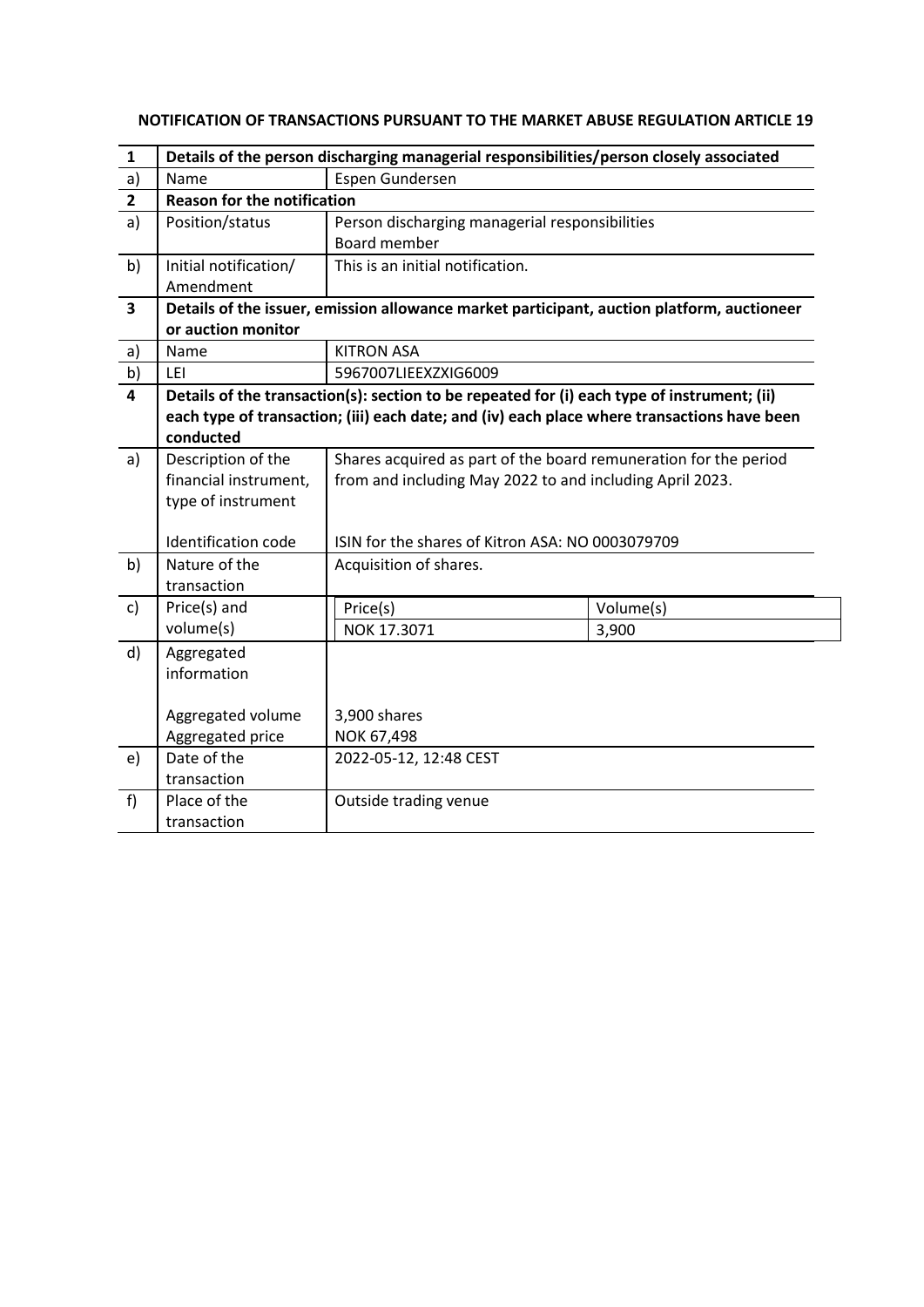| 1                       | Details of the person discharging managerial responsibilities/person closely associated |                                                                                             |           |  |
|-------------------------|-----------------------------------------------------------------------------------------|---------------------------------------------------------------------------------------------|-----------|--|
| a)                      | Name                                                                                    | <b>Maalfrid Brath</b>                                                                       |           |  |
| $\overline{2}$          | <b>Reason for the notification</b>                                                      |                                                                                             |           |  |
| a)                      | Position/status                                                                         | Person discharging managerial responsibilities                                              |           |  |
|                         |                                                                                         | Board member                                                                                |           |  |
| b)                      | Initial notification/                                                                   | This is an initial notification.                                                            |           |  |
|                         | Amendment                                                                               |                                                                                             |           |  |
| 3                       |                                                                                         | Details of the issuer, emission allowance market participant, auction platform, auctioneer  |           |  |
|                         | or auction monitor                                                                      |                                                                                             |           |  |
| a)                      | Name                                                                                    | <b>KITRON ASA</b>                                                                           |           |  |
| b)                      | LEI                                                                                     | 5967007LIEEXZXIG6009                                                                        |           |  |
| $\overline{\mathbf{4}}$ |                                                                                         | Details of the transaction(s): section to be repeated for (i) each type of instrument; (ii) |           |  |
|                         |                                                                                         | each type of transaction; (iii) each date; and (iv) each place where transactions have been |           |  |
|                         | conducted                                                                               |                                                                                             |           |  |
| a)                      | Description of the                                                                      | Shares acquired as part of the board remuneration for the period                            |           |  |
|                         | financial instrument,                                                                   | from and including May 2022 to and including April 2023.                                    |           |  |
|                         | type of instrument                                                                      |                                                                                             |           |  |
|                         |                                                                                         |                                                                                             |           |  |
|                         | Identification code                                                                     | ISIN for the shares of Kitron ASA: NO 0003079709                                            |           |  |
| b)                      | Nature of the                                                                           | Acquisition of shares.                                                                      |           |  |
|                         | transaction                                                                             |                                                                                             |           |  |
| c)                      | Price(s) and                                                                            | Price(s)                                                                                    | Volume(s) |  |
|                         | volume(s)                                                                               | NOK 17.3071                                                                                 | 3,900     |  |
| d)                      | Aggregated                                                                              |                                                                                             |           |  |
|                         | information                                                                             |                                                                                             |           |  |
|                         |                                                                                         |                                                                                             |           |  |
|                         | Aggregated volume                                                                       | 3,900 shares                                                                                |           |  |
|                         | Aggregated price                                                                        | NOK 67,498                                                                                  |           |  |
| e)                      | Date of the                                                                             | 2022-05-12, 12:48 CEST                                                                      |           |  |
|                         | transaction                                                                             |                                                                                             |           |  |
| f                       | Place of the                                                                            | Outside trading venue                                                                       |           |  |
|                         | transaction                                                                             |                                                                                             |           |  |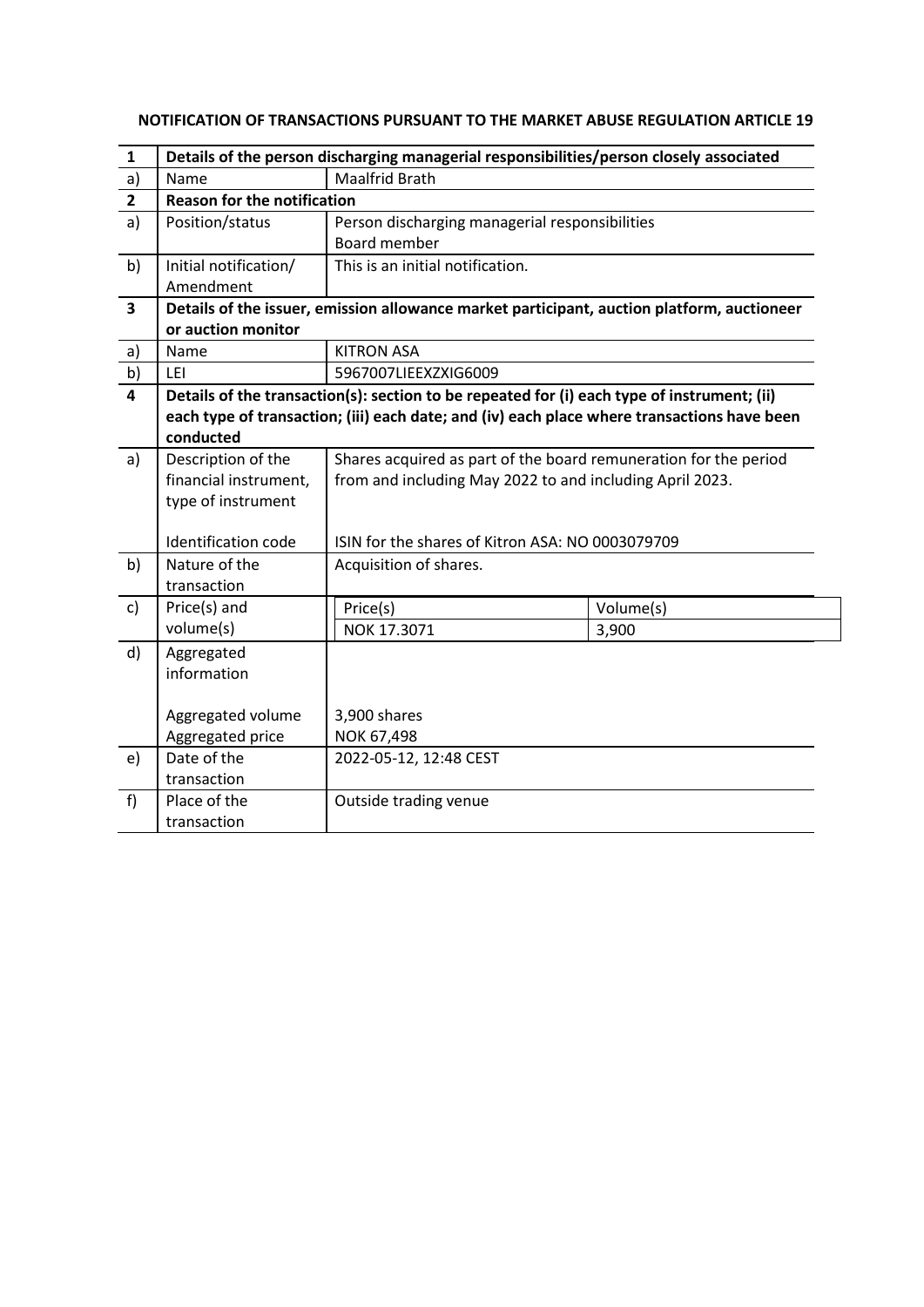| $\mathbf{1}$   | Details of the person discharging managerial responsibilities/person closely associated |                                                                                             |           |  |
|----------------|-----------------------------------------------------------------------------------------|---------------------------------------------------------------------------------------------|-----------|--|
| a)             | Name                                                                                    | Michael Lundgaard Thomsen                                                                   |           |  |
| $\overline{2}$ | <b>Reason for the notification</b>                                                      |                                                                                             |           |  |
| a)             | Position/status                                                                         | Person discharging managerial responsibilities                                              |           |  |
|                |                                                                                         | Board member                                                                                |           |  |
| b)             | Initial notification/                                                                   | This is an initial notification.                                                            |           |  |
|                | Amendment                                                                               |                                                                                             |           |  |
| 3              |                                                                                         | Details of the issuer, emission allowance market participant, auction platform, auctioneer  |           |  |
|                | or auction monitor                                                                      |                                                                                             |           |  |
| a)             | Name                                                                                    | <b>KITRON ASA</b>                                                                           |           |  |
| b)             | LEI                                                                                     | 5967007LIEEXZXIG6009                                                                        |           |  |
| 4              |                                                                                         | Details of the transaction(s): section to be repeated for (i) each type of instrument; (ii) |           |  |
|                |                                                                                         | each type of transaction; (iii) each date; and (iv) each place where transactions have been |           |  |
|                | conducted                                                                               |                                                                                             |           |  |
| a)             | Description of the                                                                      | Shares acquired as part of the board remuneration for the period                            |           |  |
|                | financial instrument,<br>from and including May 2022 to and including April 2023.       |                                                                                             |           |  |
|                | type of instrument                                                                      |                                                                                             |           |  |
|                |                                                                                         |                                                                                             |           |  |
|                | Identification code                                                                     | ISIN for the shares of Kitron ASA: NO 0003079709                                            |           |  |
| b)             | Nature of the                                                                           | Acquisition of shares.                                                                      |           |  |
|                | transaction                                                                             |                                                                                             |           |  |
| c)             | Price(s) and                                                                            | Price(s)                                                                                    | Volume(s) |  |
|                | volume(s)                                                                               | NOK 17.3071                                                                                 | 6,240     |  |
| d)             | Aggregated                                                                              |                                                                                             |           |  |
|                | information                                                                             |                                                                                             |           |  |
|                |                                                                                         |                                                                                             |           |  |
|                | Aggregated volume                                                                       | 6,240 shares                                                                                |           |  |
|                | Aggregated price                                                                        | NOK 107,996                                                                                 |           |  |
| e)             | Date of the                                                                             | 2022-05-12, 12:48 CEST                                                                      |           |  |
|                | transaction                                                                             |                                                                                             |           |  |
| f              | Place of the                                                                            | Outside trading venue                                                                       |           |  |
|                | transaction                                                                             |                                                                                             |           |  |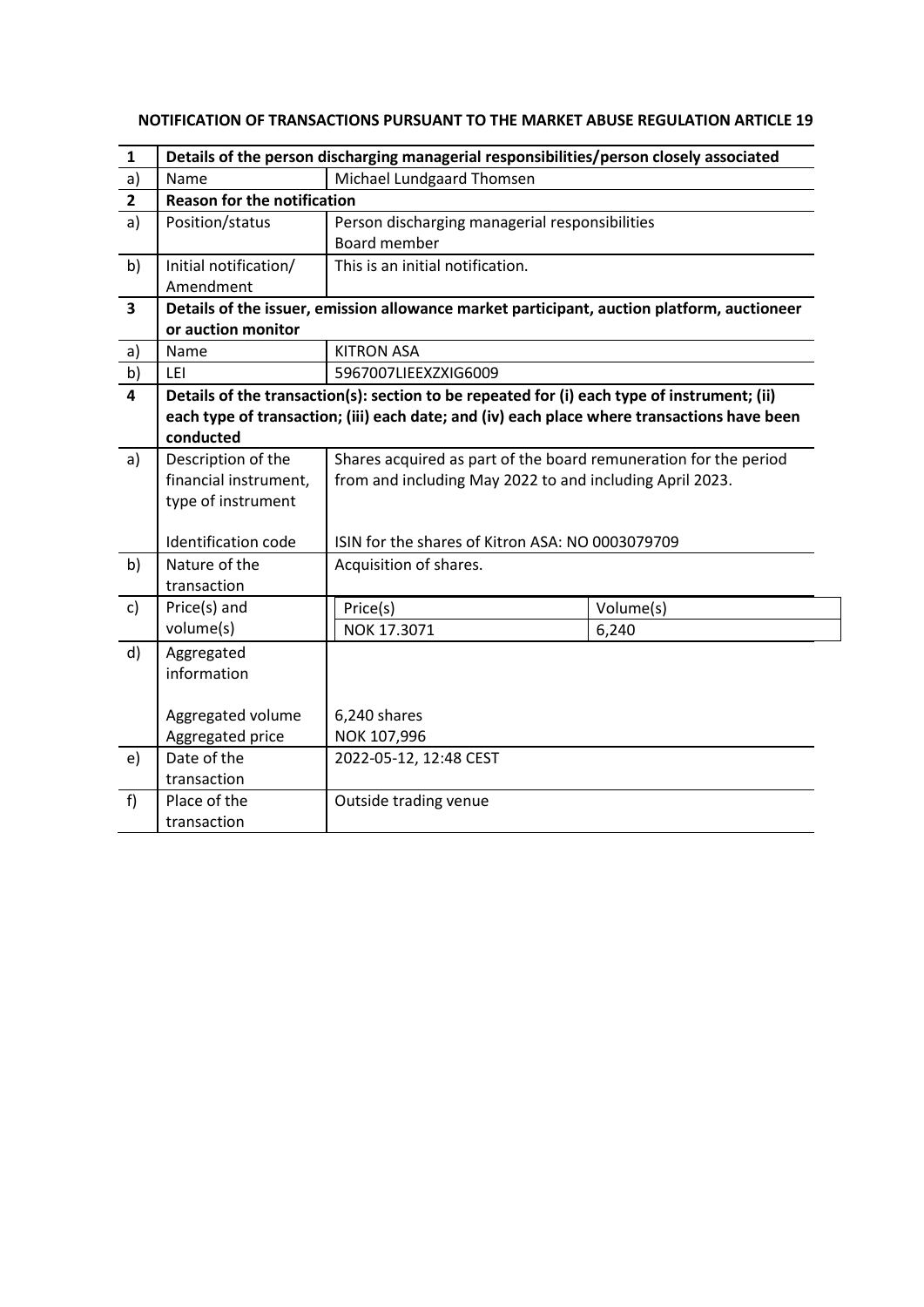| 1                       | Details of the person discharging managerial responsibilities/person closely associated |                                                                                             |           |  |
|-------------------------|-----------------------------------------------------------------------------------------|---------------------------------------------------------------------------------------------|-----------|--|
| a)                      | Name                                                                                    | Petra Grandinson                                                                            |           |  |
| $\overline{2}$          | <b>Reason for the notification</b>                                                      |                                                                                             |           |  |
| a)                      | Position/status                                                                         | Person discharging managerial responsibilities                                              |           |  |
|                         |                                                                                         | Board member                                                                                |           |  |
| b)                      | Initial notification/                                                                   | This is an initial notification.                                                            |           |  |
|                         | Amendment                                                                               |                                                                                             |           |  |
| 3                       |                                                                                         | Details of the issuer, emission allowance market participant, auction platform, auctioneer  |           |  |
|                         | or auction monitor                                                                      |                                                                                             |           |  |
| a)                      | Name                                                                                    | <b>KITRON ASA</b>                                                                           |           |  |
| b)                      | LEI                                                                                     | 5967007LIEEXZXIG6009                                                                        |           |  |
| $\overline{\mathbf{4}}$ |                                                                                         | Details of the transaction(s): section to be repeated for (i) each type of instrument; (ii) |           |  |
|                         |                                                                                         | each type of transaction; (iii) each date; and (iv) each place where transactions have been |           |  |
|                         | conducted                                                                               |                                                                                             |           |  |
| a)                      | Description of the                                                                      | Shares acquired as part of the board remuneration for the period                            |           |  |
|                         | financial instrument,                                                                   | from and including May 2022 to and including April 2023.                                    |           |  |
|                         | type of instrument                                                                      |                                                                                             |           |  |
|                         |                                                                                         |                                                                                             |           |  |
|                         | Identification code                                                                     | ISIN for the shares of Kitron ASA: NO 0003079709                                            |           |  |
| b)                      | Nature of the                                                                           | Acquisition of shares.                                                                      |           |  |
|                         | transaction                                                                             |                                                                                             |           |  |
| $\mathsf{c}$            | Price(s) and                                                                            | Price(s)                                                                                    | Volume(s) |  |
|                         | volume(s)                                                                               | NOK 17.3071                                                                                 | 6,240     |  |
| d)                      | Aggregated                                                                              |                                                                                             |           |  |
|                         | information                                                                             |                                                                                             |           |  |
|                         |                                                                                         |                                                                                             |           |  |
|                         | Aggregated volume                                                                       | 6,240 shares                                                                                |           |  |
|                         | Aggregated price                                                                        | NOK 107,996                                                                                 |           |  |
| e)                      | Date of the                                                                             | 2022-05-12, 12:48 CEST                                                                      |           |  |
|                         | transaction                                                                             |                                                                                             |           |  |
| f                       | Place of the                                                                            | Outside trading venue                                                                       |           |  |
|                         | transaction                                                                             |                                                                                             |           |  |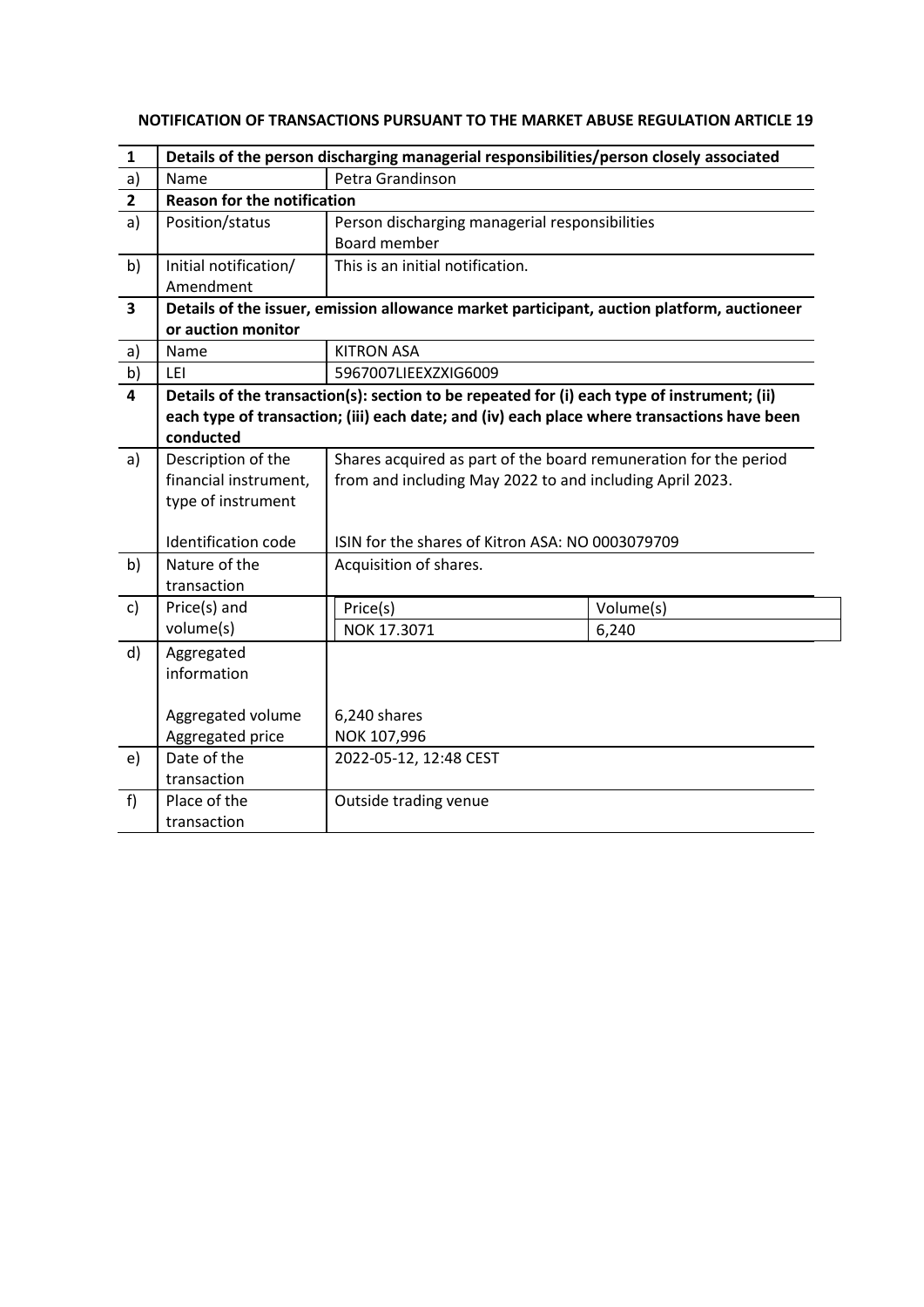| $\mathbf{1}$            | Details of the person discharging managerial responsibilities/person closely associated |                                                                                             |           |  |
|-------------------------|-----------------------------------------------------------------------------------------|---------------------------------------------------------------------------------------------|-----------|--|
| a)                      | Name                                                                                    | Bjørn Martin Gottschlich                                                                    |           |  |
| $\overline{2}$          | <b>Reason for the notification</b>                                                      |                                                                                             |           |  |
| a)                      | Position/status                                                                         | Person discharging managerial responsibilities                                              |           |  |
|                         |                                                                                         | <b>Board member</b>                                                                         |           |  |
| b)                      | Initial notification/                                                                   | This is an initial notification.                                                            |           |  |
|                         | Amendment                                                                               |                                                                                             |           |  |
| $\overline{\mathbf{3}}$ |                                                                                         | Details of the issuer, emission allowance market participant, auction platform, auctioneer  |           |  |
|                         | or auction monitor                                                                      |                                                                                             |           |  |
| a)                      | Name                                                                                    | <b>KITRON ASA</b>                                                                           |           |  |
| b)                      | LEI                                                                                     | 5967007LIEEXZXIG6009                                                                        |           |  |
| 4                       |                                                                                         | Details of the transaction(s): section to be repeated for (i) each type of instrument; (ii) |           |  |
|                         |                                                                                         | each type of transaction; (iii) each date; and (iv) each place where transactions have been |           |  |
|                         | conducted                                                                               |                                                                                             |           |  |
| a)                      | Description of the                                                                      | Shares acquired as part of the board remuneration for the period                            |           |  |
|                         | financial instrument,                                                                   | from and including May 2022 to and including April 2023.                                    |           |  |
|                         | type of instrument                                                                      |                                                                                             |           |  |
|                         |                                                                                         |                                                                                             |           |  |
|                         | Identification code                                                                     | ISIN for the shares of Kitron ASA: NO 0003079709                                            |           |  |
| b)                      | Nature of the                                                                           | Acquisition of shares.                                                                      |           |  |
|                         | transaction                                                                             |                                                                                             |           |  |
| c)                      | Price(s) and                                                                            | Price(s)                                                                                    | Volume(s) |  |
|                         | volume(s)                                                                               | NOK 17.3071                                                                                 | 3,900     |  |
| d)                      | Aggregated                                                                              |                                                                                             |           |  |
|                         | information                                                                             |                                                                                             |           |  |
|                         |                                                                                         |                                                                                             |           |  |
|                         | Aggregated volume                                                                       | 3,900 shares                                                                                |           |  |
|                         | Aggregated price                                                                        | NOK 67,498                                                                                  |           |  |
| e)                      | Date of the                                                                             | 2022-05-12, 12:48 CEST                                                                      |           |  |
|                         | transaction                                                                             |                                                                                             |           |  |
| f                       | Place of the                                                                            | Outside trading venue                                                                       |           |  |
|                         | transaction                                                                             |                                                                                             |           |  |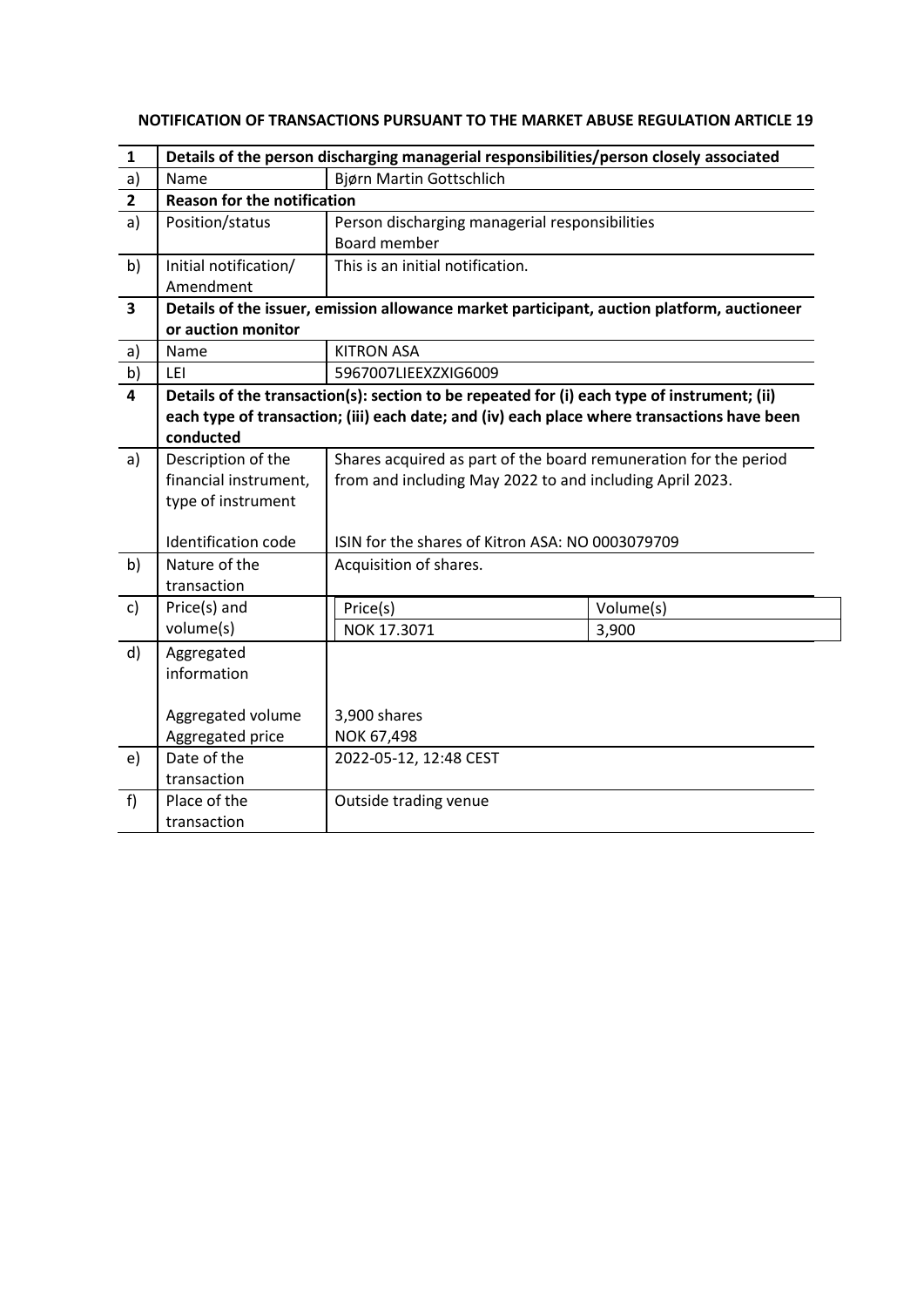| 1                       | Details of the person discharging managerial responsibilities/person closely associated |                                                                                             |           |  |
|-------------------------|-----------------------------------------------------------------------------------------|---------------------------------------------------------------------------------------------|-----------|--|
| a)                      | Name                                                                                    | Tanja Rørheim                                                                               |           |  |
| $\overline{2}$          | <b>Reason for the notification</b>                                                      |                                                                                             |           |  |
| a)                      | Position/status                                                                         | Person discharging managerial responsibilities                                              |           |  |
|                         |                                                                                         | Board member                                                                                |           |  |
| b)                      | Initial notification/                                                                   | This is an initial notification.                                                            |           |  |
|                         | Amendment                                                                               |                                                                                             |           |  |
| 3                       |                                                                                         | Details of the issuer, emission allowance market participant, auction platform, auctioneer  |           |  |
|                         | or auction monitor                                                                      |                                                                                             |           |  |
| a)                      | Name                                                                                    | <b>KITRON ASA</b>                                                                           |           |  |
| b)                      | LEI                                                                                     | 5967007LIEEXZXIG6009                                                                        |           |  |
| $\overline{\mathbf{4}}$ |                                                                                         | Details of the transaction(s): section to be repeated for (i) each type of instrument; (ii) |           |  |
|                         |                                                                                         | each type of transaction; (iii) each date; and (iv) each place where transactions have been |           |  |
|                         | conducted                                                                               |                                                                                             |           |  |
| a)                      | Description of the                                                                      | Shares acquired as part of the board remuneration for the period                            |           |  |
|                         | financial instrument,                                                                   | from and including May 2022 to and including April 2023.                                    |           |  |
|                         | type of instrument                                                                      |                                                                                             |           |  |
|                         |                                                                                         |                                                                                             |           |  |
|                         | Identification code                                                                     | ISIN for the shares of Kitron ASA: NO 0003079709                                            |           |  |
| b)                      | Nature of the                                                                           | Acquisition of shares.                                                                      |           |  |
|                         | transaction                                                                             |                                                                                             |           |  |
| c)                      | Price(s) and                                                                            | Price(s)                                                                                    | Volume(s) |  |
|                         | volume(s)                                                                               | NOK 17.3071                                                                                 | 3,900     |  |
| d)                      | Aggregated                                                                              |                                                                                             |           |  |
|                         | information                                                                             |                                                                                             |           |  |
|                         |                                                                                         |                                                                                             |           |  |
|                         | Aggregated volume                                                                       | 3,900 shares                                                                                |           |  |
|                         | Aggregated price                                                                        | NOK 67,498                                                                                  |           |  |
| e)                      | Date of the                                                                             | 2022-05-12, 12:48 CEST                                                                      |           |  |
|                         | transaction                                                                             |                                                                                             |           |  |
| f                       | Place of the                                                                            | Outside trading venue                                                                       |           |  |
|                         | transaction                                                                             |                                                                                             |           |  |